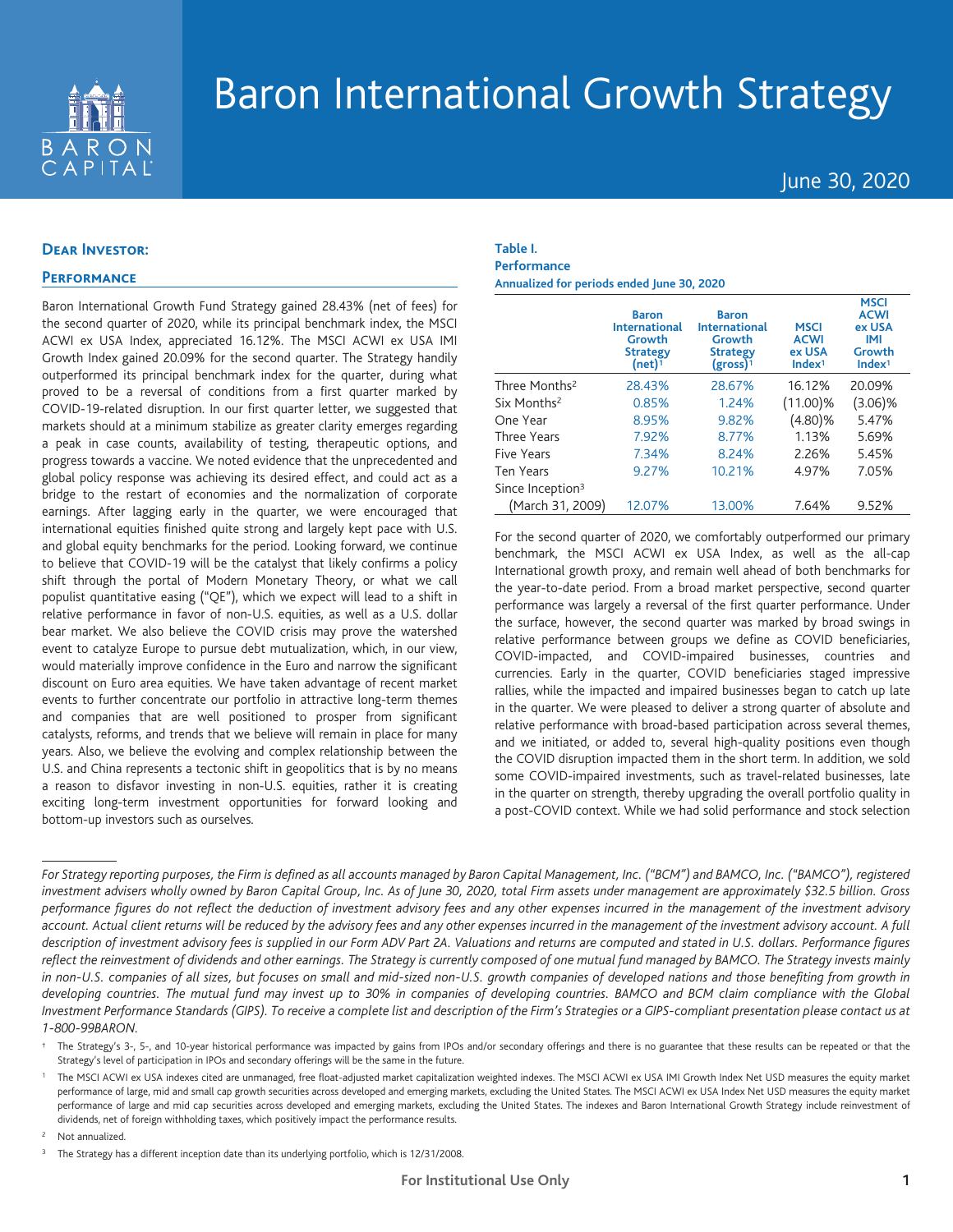# **Baron International Growth Strategy**

across the portfolio, from a sector perspective our Information Technology investments, led by our mobile e-commerce, digital transformation and cloud/SaaS software themes (**Wix.com Ltd.**, **Kingdee International Software Group Co. Ltd.**, **Endava plc**, **TeamViewer AG**, and **Glodon Company Limited**) contributed the most. In addition, strong stock selection in the Health Care sector, led by our biotechnology holdings (**argenx SE** and **Zai Lab Limited**) as well as in the Communications Services sector, led by our recent addition of **Spotify Technology S.A.**, also contributed meaningfully. From a country perspective, strong stock selection in the U.K. (**S4 Capital plc** and **B&M European Value Retail S.A.**) and China, driven by our China value-added/localization theme (**Hua Hong Semiconductor Limited**, **China Tourism Group Duty Free Corporation Limited**, **Midea Group Co., Ltd.**, and **GDS Holdings Limited**), contributed the most. Adverse stock selection in the Materials sector and our cash position in a strong market detracted from relative performance.

#### **Table II.**

**Top contributors to performance for the quarter ended June 30, 2020**

|                         | Percent<br><b>Impact</b> |
|-------------------------|--------------------------|
| argenx SE               | 1.68%                    |
| Wix.com Ltd.            | 1.48                     |
| Spotify Technology S.A. | 1.35                     |
| Zai Lab Limited         | 1.18                     |
| S4 Capital plc          | 0.71                     |

**argenx SE** contributed to performance after reporting positive results from its Phase 3 trial in Myasthenia Gravis, a long-term neuromuscular disease. These results helped de-risk the investment as it was argenx's first successful Phase 3 trial ever and the data quality all but ensures regulatory approval and commercial launch over next 12 months. Given this important inflection point, shares were once again rewarded, and we maintain strong conviction in argenx.

**Wix.com Ltd.** provides software to help micro-businesses build and maintain websites and operate their businesses. Wix has over 170 million registered users and 4.5 million premium users. Shares were up in the second quarter as Wix's business benefited from the accelerating pace of digitization due to COVID-19. We remain investors as Wix expands its platform to target professional website builders and agencies in addition to its core do-it-yourself customers, increasing its total addressable market multi-fold while continuing to rapidly introduce new features and products.

**Spotify Technology S.A.** is a leading digital music service available in 79 international markets, offering on-demand audio streaming through paid premium subscriptions as well as a free ad-supported model. Shares were up on robust user growth across all regions and recovering engagement in areas impacted by the pandemic. We view Spotify as a long-term winner in music streaming with potential to go from 130 million paying subscribers today to over 250 million in four years driven by its scalable core music product and its growing library of spoken-word content.

**Zai Lab Limited** is a Chinese biotechnology company in-licensing drugs from developed countries to introduce to the Chinese health care market. Shares increased given a favorable reception to its recent in-licensing deal with Regeneron. The deal continues to cement Zai as a partner of choice for Western medicines in the China market. Recent commercial launches of two drugs for cancer treatment by Zai and a strong China health care market broadly should also help drive positive sentiment toward the company, in our view.

**S4 Capital plc** is a global marketing services business founded by Sir Martin Sorrell, the founder and ex-CEO of the world's largest ad agency WPP Group. S4 has two primary businesses: MediaMonks, a creative production firm; and MightyHive, a consultancy focused on media buying technologies and data and analytics. Shares of S4 were up in the quarter on recovering global ad spend and continued M&A in the data and analytics practice. We believe S4 has a meaningful runway for growth ahead as secular tailwinds drive digital transformation across industries and geographies.

#### **Table III.**

**Top detractors from performance for the quarter ended June 30, 2020**

|                              | Percent<br><b>Impact</b> |
|------------------------------|--------------------------|
| Golar LNG Ltd.               | $-0.09%$                 |
| UniCredit S.p.A.             | $-0.09$                  |
| Haitong Securities Co., Ltd. | $-0.07$                  |
| MercadoLibre, Inc.           | $-0.07$                  |
| Titan Company Limited        | $-0.04$                  |

**Golar LNG Ltd.** is engaged in transportation and regasification of liquefied natural gas. Golar also operates floating liquefaction unit Hilli ("FLNG"). Shares fell due to continued weakness in the shipping market. We retain conviction. Golar has announced plans to spin off its shipping business, and we expect Golar to convert more vessels into FLNG units at attractive returns. We believe Golar is trading below its asset value and can create significant equity value going forward.

**UniCredit S.p.A.** is a Pan-European, full-service banking institution headquartered in Italy. Shares of UniCredit declined on concerns about the long-term economic impacts of COVID-19 and uncertainty about the European Council's policy response to the pandemic. We decided to exit our position, as we saw a more challenging outlook for financial institutions in Europe underpinned by lower growth forecasts, lower-for-longer interest rates, and tighter capital regulation.

**Haitong Securities Co., Ltd.** is a securities firm in China primarily focused on brokerage, asset management, and investment banking. Shares declined due to a weaker outlook for brokerage and investment income as suggested by interim operating figures. The announced removal of Haitong from the Hang Seng China Enterprises Index also weighed on shares. We exited our position, as the benefits of China's capital markets reform are taking longer than we anticipated, and company earnings remain tied to market volatility and cyclical factors.

We sold **MercadoLibre, Inc.**, a leading e-commerce and digital payments platform in Latin America, early in the quarter given the company's exposure to highly discretionary e-commerce categories during an economic recession and offline payments during COVID-19 lockdowns. We were also concerned about currency devaluations.

Shares of **Titan Company Limited**, India's largest organized jewelry retailer, declined in the quarter due to the COVID-19 pandemic's negative impact on business operations and temporary store closures. We exited our position.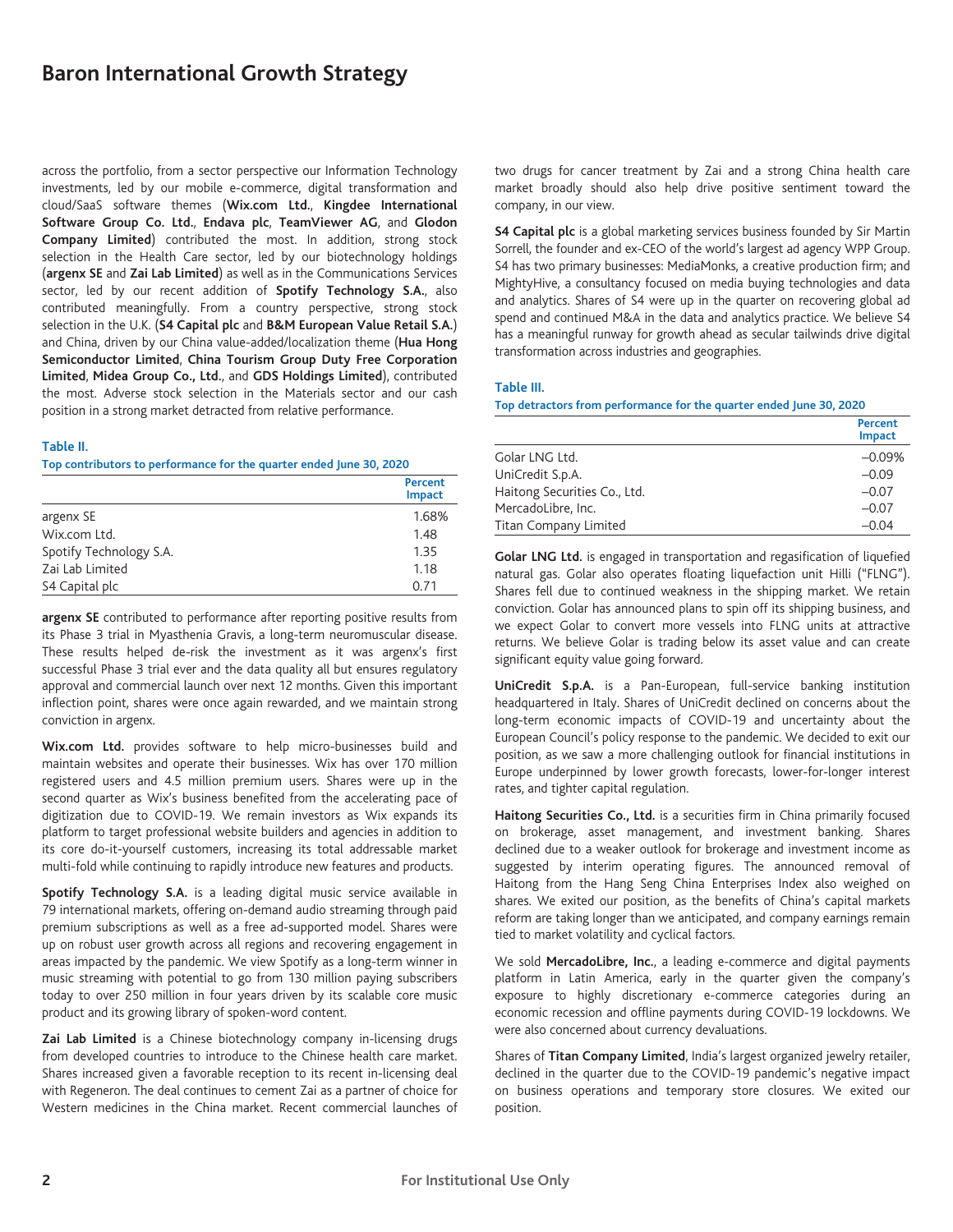## **PORTFOLIO STRUCTURE**

#### **Table IV.**

**Top 10 holdings as of June 30, 2020 – Developed Countries**

|                                       | Percent<br>of Net<br><b>Assets</b> |
|---------------------------------------|------------------------------------|
| argenx SE                             | 3.2%                               |
| AstraZeneca PLC                       | 2.1                                |
| Keyence Corporation                   | 7.0                                |
| Telefonaktiebolaget LM Ericsson       | 2.0                                |
| TeamViewer AG                         | 1.9                                |
| <b>NEXTDC Limited</b>                 | 1.8                                |
| Wix.com Ltd.                          | 1.8                                |
| Constellation Software, Inc.          | 1.7                                |
| Takeda Pharmaceutical Company Limited | 1.7                                |
| Experian plc                          | 1.7                                |

## **Table V.**

**Top five holdings as of June 30, 2020 – Emerging Countries**

|                               | <b>Percent</b><br>of Net<br><b>Assets</b> |
|-------------------------------|-------------------------------------------|
| Zai Lab Limited               | 2.2%                                      |
| Tencent Holdings Limited      | 1.6                                       |
| Alibaba Group Holding Limited | 1.5                                       |
| Reliance Industries Limited   | 1.3                                       |
| Afya Limited                  | 13                                        |

#### **Table VI.**

**Percentage of securities in Developed Markets as of June 30, 2020**

|                      | <b>Percent</b><br>of Net<br><b>Assets</b> |
|----------------------|-------------------------------------------|
| United Kingdom       | 15.6%                                     |
| Japan                | 15.0                                      |
| France               | 5.3                                       |
| Netherlands          | 4.7                                       |
| Switzerland          | 4.2                                       |
| <b>United States</b> | 3.8                                       |
| Sweden               | 3.6                                       |
| Germany              | 3.2                                       |
| Canada               | 3.0                                       |
| Israel               | 3.0                                       |
| Australia            | 2.6                                       |
| Hong Kong            | 1.3                                       |
| Spain                | 0.9                                       |
| Norway               | 0.6                                       |

#### **Table VII.**

**Percentage of securities in Emerging Markets as of June 30, 2020**

|                      | <b>Percent</b><br>of Net<br><b>Assets</b> |
|----------------------|-------------------------------------------|
| China                | 14.1%                                     |
| India                | 5.7                                       |
| <b>Brazil</b>        | 4.2                                       |
| Russia               | 2.5                                       |
| Mexico               | 1.3                                       |
| Korea                | 0.7                                       |
| United Arab Emirates | 0.5                                       |

*Exposure by Market Cap:* The Strategy may invest in companies of any market capitalization, and we strive to maintain broad diversification by market cap. At the end of the second quarter of 2020, the Strategy's median market cap was \$11.7 billion, and we were invested 58.6% in largeand giant-cap companies, 26.2% in mid-cap companies, and 11.0% in small- and micro-cap companies, as defined by Morningstar, with the remainder in cash.

## **Recent Activity**

During a quarter of continued market volatility, we increased exposure to several themes and high-conviction investments. Given the economic uncertainty related to COVID-19, we opportunistically exited positions whose earnings potential we deemed impaired for an unquantifiable time owing to disruption in global travel and other related services. We continue our endeavor to modestly reduce the number of positions in the portfolio.

As part of our China value-added/technology localization theme, we initiated positions in **Tokyo Electron Limited** and **Advantest Corporation**, both Japan-based advanced semiconductor equipment/test providers. While these companies are not domiciled in China, we believe that, in addition to rising U.S./China geopolitical tension in general, the recent move by the U.S. government to restrict U.S. technology content from China's efforts to develop their own semiconductor design and production will likely result in substantial opportunities for non-U.S. suppliers such as Tokyo Electron and Advantest. Tokyo Electron is a market leader in photoresist coating, developer, and etching equipment serving the global logic and memory makers, and we believe the company's growth is poised to accelerate in the next several years, independent of emerging opportunities in China, driven by the rising complexity of semiconductor manufacturing, which requires increasingly sophisticated, high-end tooling. Advantest is a leading global provider of semiconductor testing equipment and services with almost a 50% market share. As customized chips are increasingly adopted to drive performance in high-end System-on-Chip in logic, memory, high performance computing, and 5G-related applications, demand for systemlevel testing will accelerate and directly benefit Advantest. Advantest is also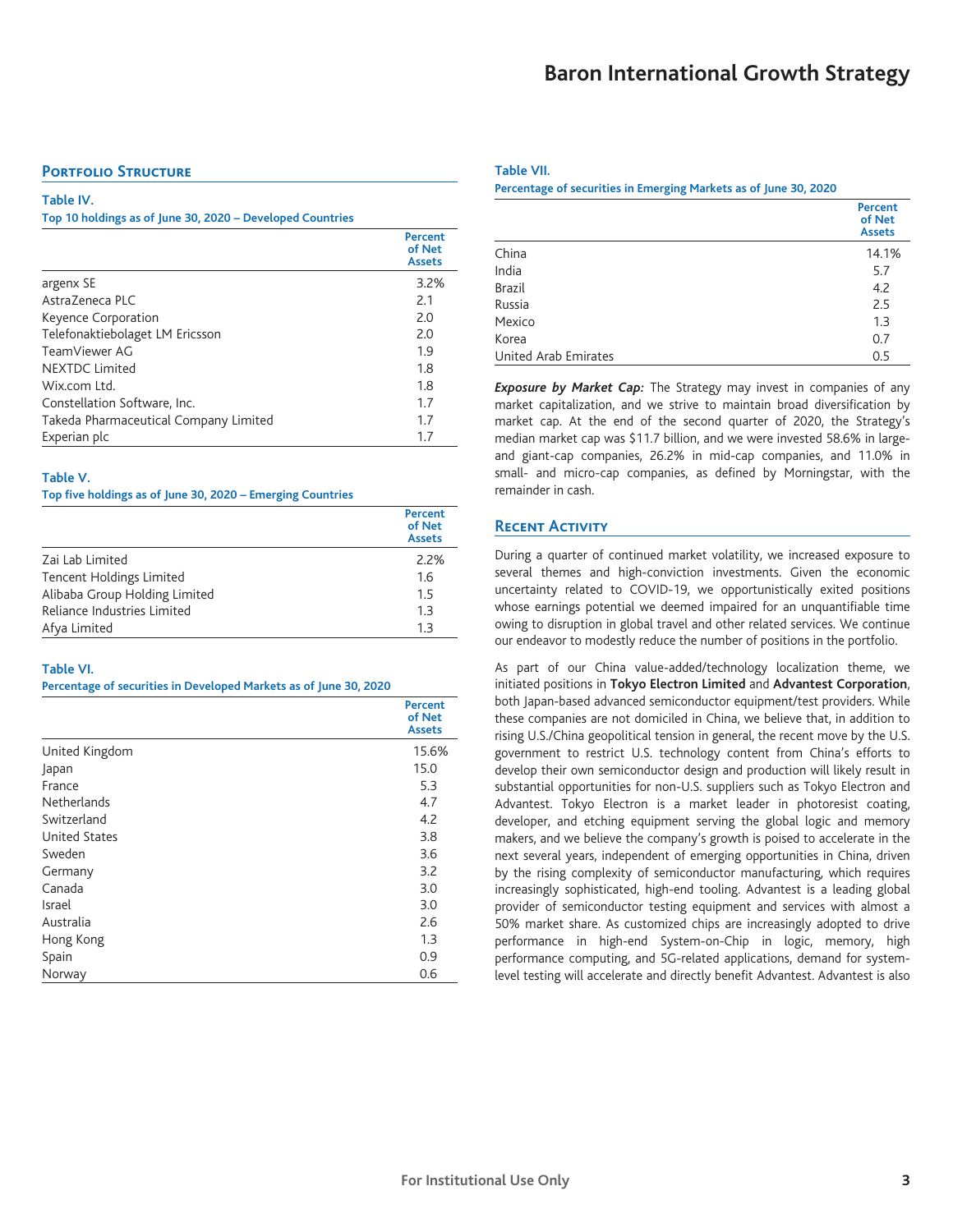poised to capture incremental growth from China's production ramp up in memory, while gaining share from U.S.-based Teradyne, its chief global competitor.

Early in the quarter, we initiated a position in **GRUMA, S.A.B. de C.V.**, a Mexico-domiciled global manufacturer and distributor of tortillas and associated corn flour serving retail and food service customers across Central America, the U.S., and Europe. GRUMA's dominant #1 positions in the Mexican corn flour market (serving tortilla bakeries) and in the U.S. finished tortilla market has driven persistent growth and attractive 20% plus returns on equity over time. The shares sold off during the first quarter as Coronavirus infections accelerated in the U.S. and Mexico, and that sell-off was exacerbated in U.S. dollar terms by the roughly 25% devaluation of the Mexican peso at the peak of the COVID-crisis. While the shares were declining, GRUMA's business was in fact accelerating due to rising eat-at-home consumption while operating margins were expanding due to a revenue mix shift from lower-margin food service to higher-margin retail demand. The stock price and consensus earnings estimates also failed to reflect that some two-thirds of earnings are generated in U.S. dollars, which had substantially appreciated in local terms as a result of peso depreciation. We established a position as GRUMA entered the quarter trading at one of the lowest valuations against real earnings power in recent memory, and at a material discount to North American packaged food peers, which we viewed as an attractive entry point for a growing, quality, conservatively capitalized business that also returns all of its free cash flow to shareholders in dividends and share repurchases.

We also initiated a position during the quarter in **Hong Kong Exchanges and Clearing Limited** ("HKEX"), which operates the only stock exchange, futures exchange, and related clearinghouses in Hong Kong. In our view, and again largely due to rising geopolitical tension between the U.S. and China, HKEX will gain relative attractiveness versus U.S. peers as a primary listing destination for major Chinese ADRs and primary offerings. U.S.-listed China ADRs currently account for a significant percentage of daily trading value on U.S. exchanges, and the migration of such liquidity to HKEX would drive a material enhancement to its earnings power. We see this trend likely accelerating given the recent passing of the Holding Foreign Companies Accountable Act in the U.S., which places new requirements on foreign ADRs and is directed at China. In addition, new product opportunities such as the listing of MSCI Index futures and potential inclusion of A-share derivatives will drive higher volumes and revenue growth at HKEX, beyond base case market expectations.

During the quarter, we also added to several existing positions. Most notably, we increased our stake in **Telefonaktiebolaget LM Ericsson**, as it plays into our 5G theme and because of the global campaign waged by the U.S. to impair Huawei's market access. We see **Credit Suisse Group AG** and **BNP Paribas S.A.** as beneficiaries of potential debt mutualization in Europe in response to the COVID crisis, so we added to these holdings. Opportunistically, we added to longtime, quality growth compounders **Nestle S.A**., **Arch Capital Group Ltd.**, and **Eurofins Scientific SE**.

During the quarter, we opportunistically exited several positions, including **Aena SME, S.A.**, **Copa Holdings, S.A.**, and **Azul S.A.** We believe the COVID-19-related impact to global airlines and travel-related companies has impaired their earnings trajectories indefinitely, and we do not have visibility into traffic and revenue normalization trends. In our endeavor to increase the weighting of holdings in which we have highest conviction in quality and return potential, while simultaneously eliminating lower

conviction or smaller holdings over time, we also exited positions in **Danone SA**, **Glenveagh Properties PLC**, **UniCredit S.p.A.**, **The Stars Group Inc.**, and **Haitong Securities Co., Ltd.**

## **Outlook**

In our first quarter letter, we suggested that as COVID-related liquidity strains were likely abating, equities should, at a minimum, stabilize, and that as COVID cases peaked, testing capacity increased, and focus shifted to potential therapies, vaccines, and economic reopening, the policy stimulus in the pipeline would likely shift from defense to offense. We suggested at the time that the lack of confidence in the ability of international or EM countries to manage the COVID crisis likely led to a market mispricing, and speculated that investors were overlooking several positives such as creative policy measures and credit moratoriums in lieu of fiscal stimulus, younger populations, and a history of balancing health, mortality, and economic risks. In addition, we noted that China, a very large non-U.S. index weight, was one of the best-placed countries to return to economic normalcy. While much of the above came to pass and international and EM equities recovered strongly, the second quarter remained volatile and bifurcated during much of the period.

During the peak of the global market crisis in March, global equity correlations neared 1.0, with most equities rapidly moving towards distressed levels given uncertainties regarding employment, consumer spending, corporate and personal bankruptcies, real estate occupancy, and bank solvency. However, as the U.S. Federal Reserve (the "Fed"), Congress, and a chorus of global policymakers moved in unison to construct a fiscal and liquidity bridge to economic reopening, a hierarchy of performance in the recovery began to take hold. As policymakers effectively underwrote the largest insurance policy we have ever seen, capital began to flee towards the explicitly underwritten assets. This included various credit markets and assets targeted directly by the Fed, which had effectively countered the forced deleveraging and asset deflation that was well underway in mid-March. Countries with room for fiscal expansion, or with current account and FX reserve surpluses, and industries or companies with strong credit quality, were also early beneficiaries. By mid-April, it was becoming clear to us that investors were discerning between certain industries and companies as perceived beneficiaries of COVID-disruption such as those associated with e-commerce/logistics, remote access/working from home, digitization beneficiaries (internet data centers, online education, and cloud software providers) essential consumption, home improvement, and health care/pharmaceuticals/diagnostics; COVIDsurvivors (other industries and companies that were adversely impacted but likely to remain going concerns); and a third group considered COVIDimpaired, which maintained an extraordinarily high risk premium given liquidity and solvency risks such as businesses associated with airline/travel, physical real estate, retail/restaurants, and banks. Like most equity managers, our portfolio had exposure to each category, and our strategy was to hold our COVID-impaired investments given what we viewed as steep and overly punitive discounts, with a goal of exiting should they return to our assessment of fair value or higher on enthusiasm over reopening or vaccine/therapy developments (the viability of which currently remain unpredictable, in our view). During the quarter, we assessed opportunities to add to COVID-impacted investments, given our view that they would eventually return to normal conditions with earnings power intact, and also analyzed COVID-beneficiaries on a case-by-case basis, to determine whether we perceived the benefit as being long term, permanent,